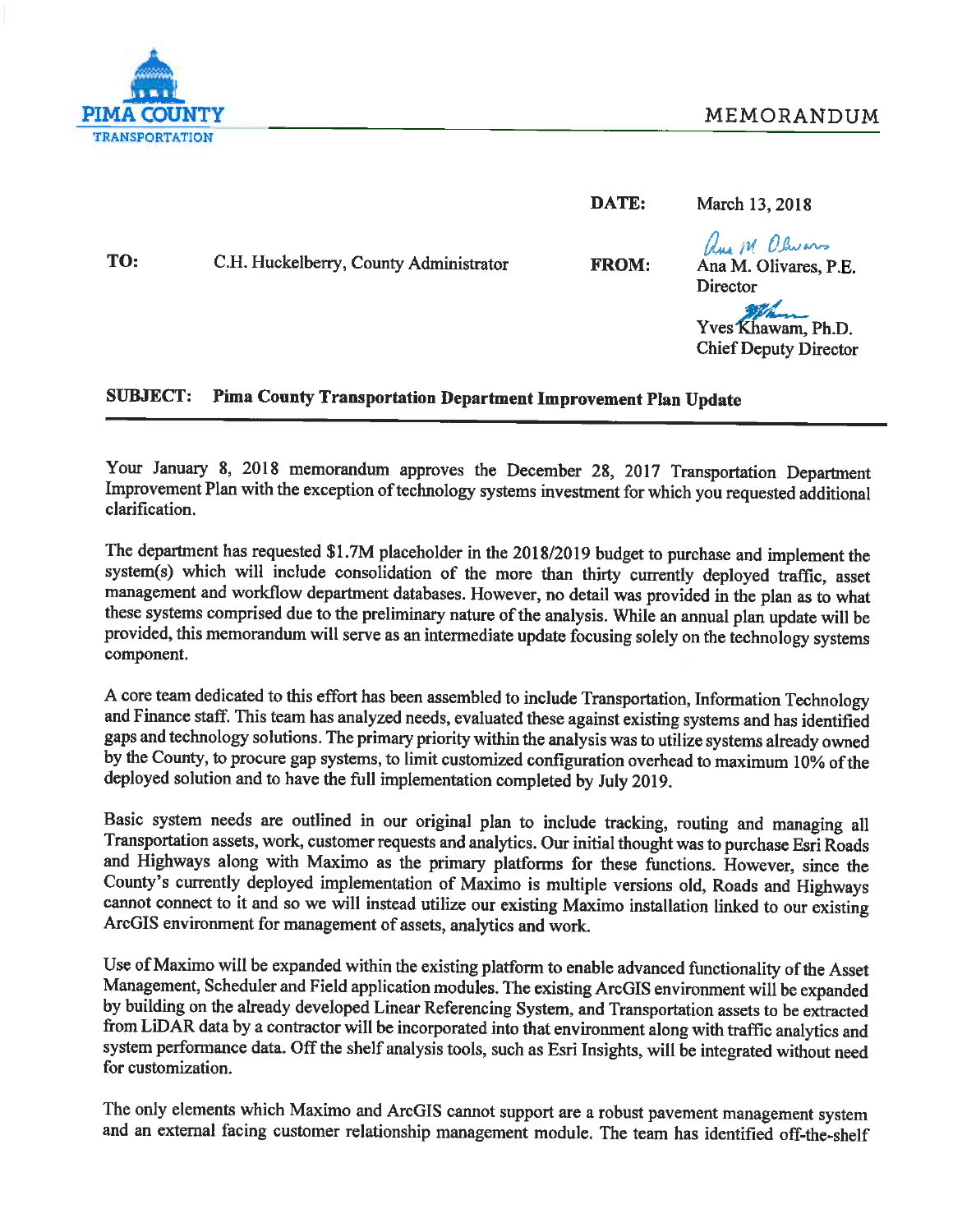

solutions for these modules and our ITD relationship manager has concurred that to serve our complete systems technology needs, local systems configuration will not exceed 10% of our overall technology implementation.

Due to our ability to leverage existing County systems to a greater extent than initially thought, our expenditure estimates for Fiscal 2019 have been reduced to \$1,262,259. This amount includes:

- Contracted LiDAR extraction of Transportation assets: \$405,000
- Purchase of field devices to support real-time work management (60 Panasonic Toughbook 33 with 4G and EZMaxmobile software): \$374,000
- Purchase of additional servers and licenses to support expanded Maximo environment (enabling modules currently not utilized by the County): \$150,000
- Purchase of ArcInfo licenses to support additional Maximo functionality (20 users): \$50,000
- Purchase of off-the-shelf software for pavement management (HDM4—20 users): \$119,659  $\bullet$
- Purchase of customer relationship management software solution (InfloScanPro—40 user license): \$61,000
- User support training software (Articulate 360-2 licenses): \$2,600
- System integration contingency: \$100,000

These estimated costs are not-to-be exceeded amounts which could be further reduced during implementation. For example, ITD is currently looking to Microsoft Dynamics as an enterprise-wide platform for customer relationship management, which, contingent on implementation timeframe, may provide Transportation a reduced-cost option. Attached is project schedule indicating that prototyping of system functionality to include traffic analytics capability will come online as early as July, 2018, with the complete project concluding in July, 2019.

Please let us know if you require additional information.

Concurrence:

Carmine DeBonis, Jr., Deputy County Administrator-Public Works

pproved/Denied:

C. Dubelbau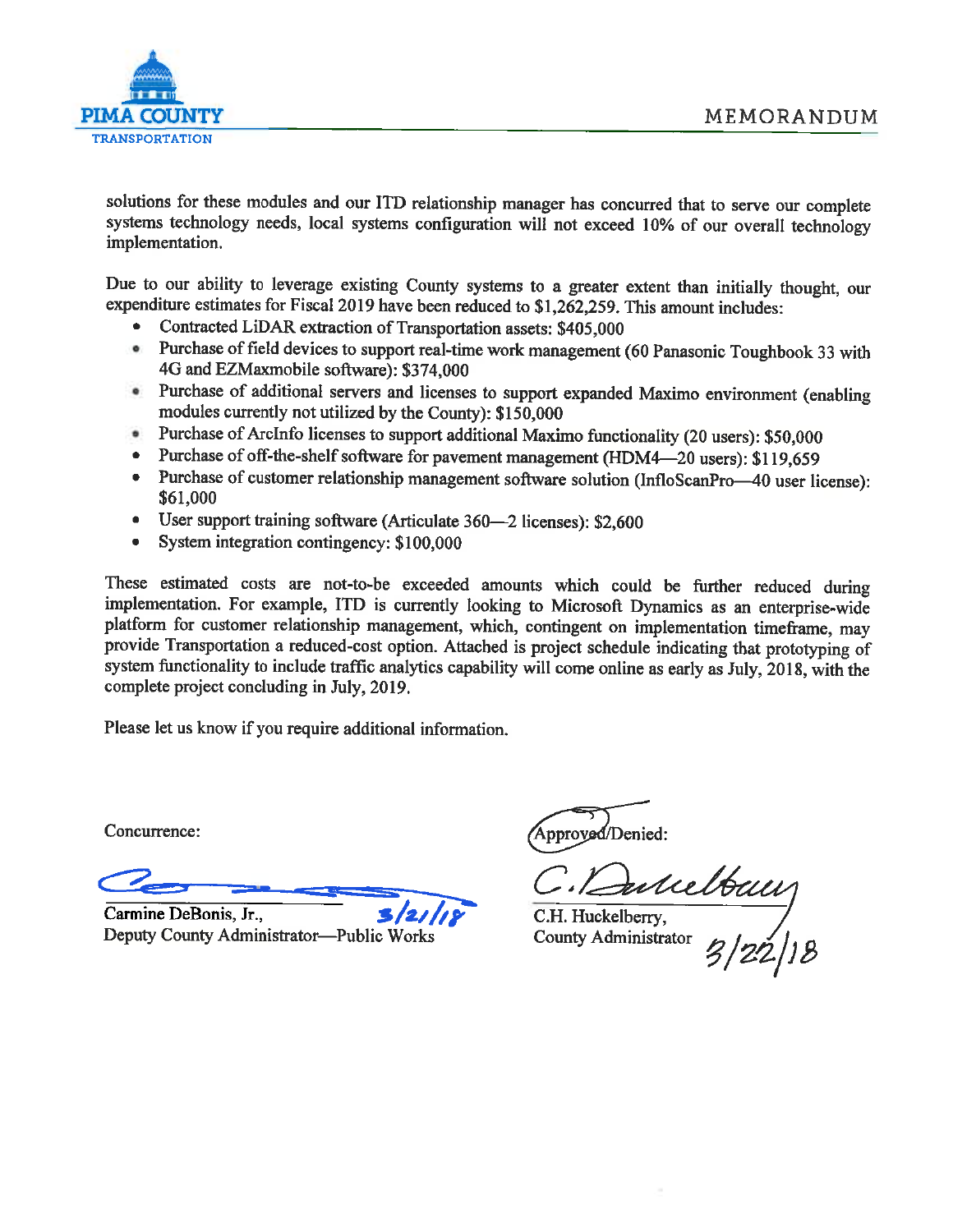| ID.                     |                                                    | <b>Task Name</b>                   |                                 | Duration                      | Start             | Finish            |     | 1st Half  |                  |                             | 2nd Half   |                             |          |                       | 1st Half |  |                     |    | 2nd Half |         |
|-------------------------|----------------------------------------------------|------------------------------------|---------------------------------|-------------------------------|-------------------|-------------------|-----|-----------|------------------|-----------------------------|------------|-----------------------------|----------|-----------------------|----------|--|---------------------|----|----------|---------|
|                         | O                                                  |                                    |                                 |                               |                   |                   | Dec | Jan       |                  | Feb   Mar   Apr   May   Jun | Jul        | Aug   Sep   Oct   Nov   Dec |          |                       | Jan      |  | Feb Mar Apr May Jun |    | Jul      | Aug Sep |
| $\mathbf{1}$            |                                                    | <b>Requirements</b>                |                                 | 4.25 mons                     | 1/29/18           | 5/25/18           |     |           |                  |                             |            |                             |          |                       |          |  |                     |    |          |         |
| $\overline{2}$          | ✓ч                                                 | Needs Analysis                     |                                 | 30 days                       | 1/29/18           | 3/9/18            |     |           |                  |                             |            |                             |          |                       |          |  |                     |    |          |         |
| $\overline{\mathbf{3}}$ |                                                    | Maximo demo #2 to sign shop        |                                 | 1 day                         | 3/14/18           | 3/14/18           |     |           |                  |                             |            |                             |          |                       |          |  |                     |    |          |         |
| $\overline{a}$          |                                                    | Gap Analysis                       |                                 | 30 days                       | 3/12/18           | 4/20/18           |     |           |                  |                             |            |                             |          |                       |          |  |                     |    |          |         |
| 5                       |                                                    | <b>Gap Solution</b>                |                                 | 2 mons                        | 4/2/18            | 5/25/18           |     |           |                  |                             |            |                             |          |                       |          |  |                     |    |          |         |
| 6                       | 囲、                                                 | CRM                                |                                 | 2 mons                        | 4/2/18            | 5/25/18           |     |           |                  |                             |            |                             |          |                       |          |  |                     |    |          |         |
| $\overline{7}$          | <b>ER</b>                                          | Pavement Mgr                       |                                 | 2 mons                        | 4/2/18            | 5/25/18           |     |           |                  |                             |            |                             |          |                       |          |  |                     |    |          |         |
| 8                       |                                                    | Software                           |                                 | 5.7 mons                      | 2/20/18           | 7/27/18           |     |           | <b>The State</b> |                             |            |                             |          |                       |          |  |                     |    |          |         |
| 9                       |                                                    | <b>Software Evaluation</b>         |                                 | 0.4 mons                      | 2/20/18           | 3/2/18            |     |           |                  |                             |            |                             |          |                       |          |  |                     |    |          |         |
| 12                      |                                                    | <b>Software Deployment</b>         |                                 | 4.85 mons                     | 3/15/18           | 7/27/18           |     |           |                  |                             |            |                             |          |                       |          |  |                     |    |          |         |
| 13                      | <b>III</b>                                         | Maximo                             |                                 | 4 mons                        | 3/15/18           | 7/4/18            |     |           |                  |                             |            |                             |          |                       |          |  |                     |    |          |         |
| 14                      | ⊞、                                                 |                                    | New Maximo Servers and License: | 4 mons                        | 3/15/18           | 7/4/18            |     |           |                  |                             |            |                             |          |                       |          |  |                     |    |          |         |
| 15                      |                                                    | <b>ArcGIS</b>                      |                                 | 4.85 mons                     | 3/15/18           | 7/27/18           |     |           |                  |                             |            |                             |          |                       |          |  |                     |    |          |         |
| 16                      | E                                                  | Data Structure Design              |                                 | 2 mons                        | 3/15/18           | 5/9/18            |     |           |                  |                             |            |                             |          |                       |          |  |                     |    |          |         |
| 17                      | 圃、                                                 | <b>ArcGIS licenses</b>             |                                 | 1 mon                         | 7/2/18            | 7/27/18           |     |           |                  |                             |            |                             |          |                       |          |  |                     |    |          |         |
| 18                      |                                                    | Data                               |                                 | 10.25 mons                    | 1/29/18           | 11/9/18           |     |           |                  |                             |            |                             |          |                       |          |  |                     |    |          |         |
| 19                      | ✓                                                  | Data inventory, what we have       |                                 | 30 days                       | 1/29/18           | 3/9/18            |     |           |                  |                             |            |                             |          |                       |          |  |                     |    |          |         |
| 20                      |                                                    | Data mapping, in each system       |                                 | 1.5 mons                      | 3/12/18           | 4/20/18           |     |           |                  |                             |            |                             |          |                       |          |  |                     |    |          |         |
| 21                      |                                                    | Conversion                         |                                 | 3.25 mons                     | 3/19/18           | 6/15/18           |     |           |                  |                             |            |                             |          |                       |          |  |                     |    |          |         |
| 22                      | E                                                  | maximo job plan workshop           |                                 | 2 mons                        | 3/19/18           | 5/11/18           |     |           |                  |                             |            |                             |          |                       |          |  |                     |    |          |         |
| 23                      | E                                                  | TOM database                       |                                 | 2 mons                        | 4/23/18           | 6/15/18           |     |           |                  |                             |            |                             |          |                       |          |  |                     |    |          |         |
| 24                      | 囲                                                  | <b>Acquisition - LiDAR</b>         |                                 | 3 mons                        | 7/2/18            | 9/21/18           |     |           |                  |                             |            |                             |          |                       |          |  |                     |    |          |         |
| 25                      | 噩                                                  | Data Population/Loading            |                                 | 4 mons                        | 7/23/18           | 11/9/18           |     |           |                  |                             |            |                             |          |                       |          |  |                     |    |          |         |
| 26                      | 囲.                                                 | Field Device selection/procurement |                                 | 4 mons                        | 7/2/18            | 10/19/18          |     |           |                  |                             |            |                             |          |                       |          |  |                     |    |          |         |
| 27                      |                                                    | system integration                 |                                 | 16.75 mons                    | 3/18/18           | 6/28/19           |     |           |                  |                             |            |                             |          |                       |          |  |                     |    |          |         |
| 28                      |                                                    | gap analysis                       |                                 | 1 mon                         | 4/12/18           | 5/9/18            |     |           |                  |                             |            |                             |          |                       |          |  |                     |    |          |         |
| 29                      |                                                    | <b>Gap Solution</b>                |                                 | 2 mons                        | 5/10/18           | 7/4/18            |     |           |                  |                             |            |                             |          |                       |          |  |                     |    |          |         |
| 30                      | E                                                  | <b>System Testing</b>              |                                 | 2 mons                        | 7/5/18            | 8/29/18           |     |           |                  |                             |            |                             |          |                       |          |  |                     |    |          |         |
| 31                      |                                                    | Prototyping                        |                                 | 5 mons                        | 3/18/18           | 8/3/18            |     |           |                  |                             |            |                             |          |                       |          |  |                     |    |          |         |
| 32                      | ш                                                  | Sign Maintenance                   |                                 | 5 mons                        | 3/18/18           | 8/3/18            |     |           |                  |                             |            |                             |          |                       |          |  |                     |    |          |         |
| 33                      | E                                                  | Capacity/ADT heat map              |                                 | 3 mons                        | 3/18/18           | 6/8/18            |     |           |                  |                             |            |                             |          |                       |          |  |                     |    |          |         |
| 34                      | 噩                                                  |                                    |                                 | 11.25 mons                    |                   |                   |     |           |                  |                             |            |                             |          |                       |          |  |                     |    |          |         |
| 35                      |                                                    | Roll out other asset groups        |                                 |                               | 8/20/18<br>4/2/18 | 6/28/19<br>6/7/19 |     |           |                  |                             |            |                             |          |                       |          |  |                     |    |          |         |
| 36                      |                                                    | <b>User Support</b>                |                                 | <b>15.5 mons</b><br>15.3 mons |                   | 6/3/19            |     |           |                  |                             |            |                             |          |                       |          |  |                     |    |          |         |
| 37                      |                                                    | <b>Progress Updates</b>            |                                 | 13.05 mons                    | 4/2/18<br>4/4/18  |                   |     |           |                  |                             |            |                             |          |                       |          |  |                     |    |          |         |
| 43                      | Ю<br>$\circ$                                       | <b>Brown Bag</b>                   |                                 |                               |                   | 4/3/19            |     |           |                  |                             |            |                             |          | п                     |          |  |                     | -1 |          |         |
|                         |                                                    | Monthly                            | Division Managers Mtg Update    | 15.3 mons                     | 4/2/18            | 6/3/19            |     |           |                  |                             |            |                             |          |                       |          |  |                     |    |          |         |
| 59                      |                                                    | <b>Superuser Network</b>           |                                 | 4 mons                        | 5/28/18           | 9/14/18           |     |           |                  |                             |            |                             |          |                       |          |  |                     |    |          |         |
| 60                      | E                                                  | Identify                           |                                 | 1 mon                         | 5/28/18           | 6/22/18           |     |           |                  |                             |            |                             |          |                       |          |  |                     |    |          |         |
| 61                      | <b>HH</b>                                          | beta testers                       |                                 | 2 mons                        | 6/25/18           | 8/17/18           |     |           |                  |                             |            |                             |          |                       |          |  |                     |    |          |         |
| 62 $\overline{H}$       |                                                    |                                    |                                 |                               |                   |                   |     |           |                  |                             |            |                             |          |                       |          |  |                     |    |          |         |
| 63                      |                                                    | Train the trainer                  |                                 | 1 mon                         | 8/20/18           | 9/14/18<br>6/7/19 |     |           |                  |                             |            |                             |          |                       |          |  |                     |    |          |         |
| 64                      | <b>Roll out training</b><br><b>HELE</b><br>Develop |                                    | 12.1 mons                       | 7/5/18                        |                   |                   |     |           |                  |                             |            |                             |          |                       |          |  |                     |    |          |         |
|                         | <b>IHE</b>                                         |                                    |                                 | 3 mons                        | 7/5/18            | 9/26/18           |     |           |                  |                             |            |                             |          |                       |          |  |                     |    |          |         |
| 65                      |                                                    | Train with roll out                |                                 | 9.1 mons                      | 9/27/18           | 6/7/19            |     |           |                  |                             |            |                             |          |                       |          |  |                     |    | 7/1      |         |
| 66                      | $\blacksquare$                                     | Project End                        |                                 | 0 days                        | 7/1/19            | 7/1/19            |     |           |                  |                             |            |                             |          |                       |          |  |                     |    |          |         |
| Project: TNMS           |                                                    |                                    | Task                            |                               |                   | Milestone         |     | $\bullet$ |                  | <b>External Milestone</b>   | $\Diamond$ |                             |          | Manual Summary Rollup |          |  | Progress            |    |          |         |
| Date: 3/12/18           |                                                    |                                    | Split                           |                               | Summary           |                   |     |           |                  | <b>Manual Task</b>          |            |                             | Deadline |                       | ⊕        |  |                     |    |          |         |
|                         |                                                    |                                    |                                 |                               |                   |                   |     |           |                  | Page 1                      |            |                             |          |                       |          |  |                     |    |          |         |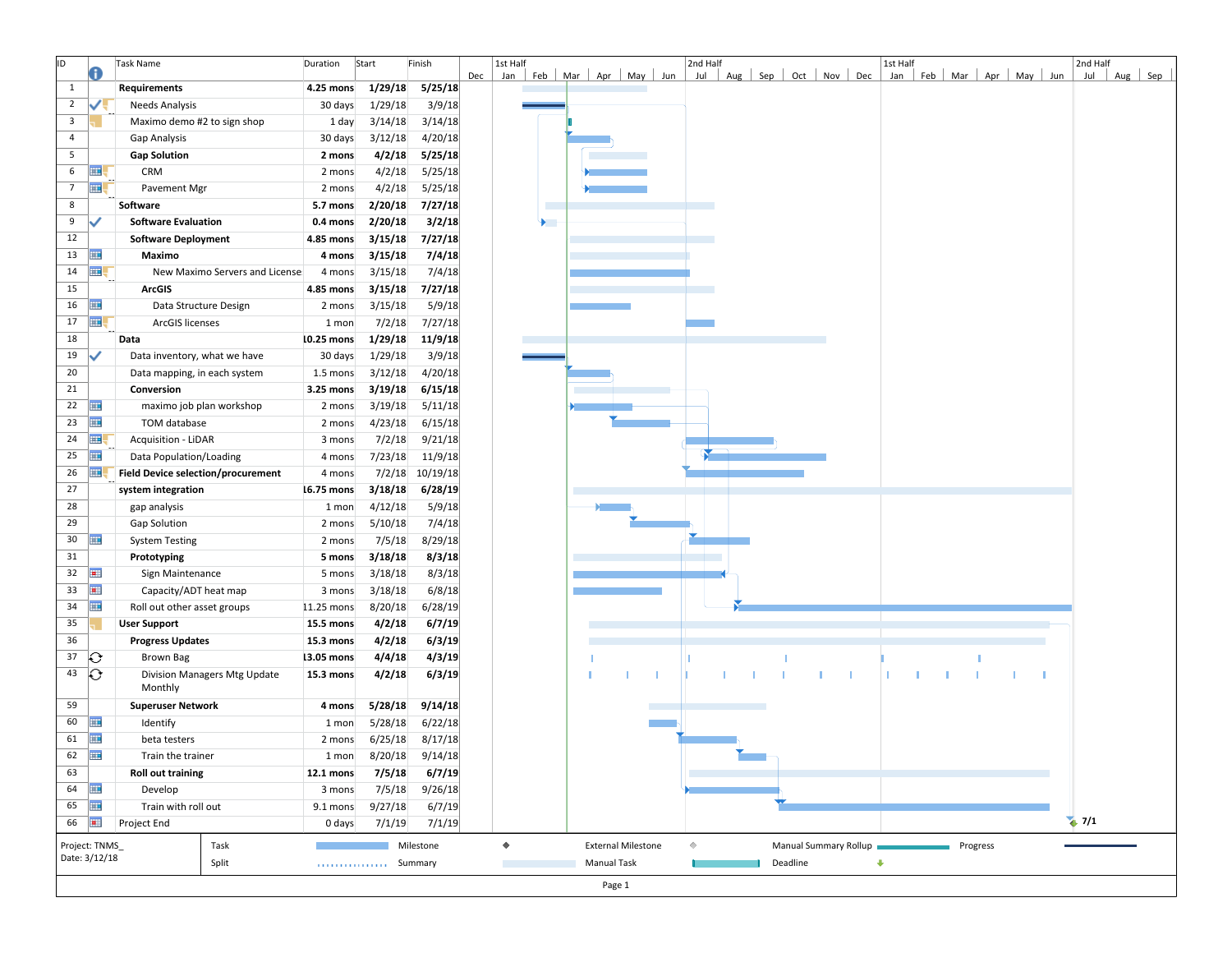

# **MEMORANDUM**

Date: January 8, 2018

To: Carmine DeBonis, Jr. Deputy County Administrator for Public Works

From: C.H. Huckelberry County Admini;

#### Re: **Transportation Department Improvement Plan**

I have read and reviewed the attached memorandum from Transportation Director Ana Olivares and Chief Deputy Director Yves Khawam regarding their plans to transform the Transportation Department through improvement processes, as well as improving mobility and safety. The plan is approved, with one major exception and that being the significant investment in new technology systems.

Our experience with implementing these new systems has not been stellar, in fact, I would rate them most problematic. It would appear much of the problems arise from our desire to acquire new complex information technology system, and then try to customize it to meet our own specific needs. Such has been proven highly problematic with delayed implementation and significant higher costs incurred implementing such a system. Before any approval will be given to acquire such a system, significant more detail is needed; what these systems are, where are they in place today, how they are they performing, who uses them. In addition, do we desire any modifications to fit what we perceive as our business practices even though those business practices may need to change to reflect conformity with modern information systems?

Other than this one modification, I believe department management is on the right track regarding the Improvement Plan.

CHH/lab

Attachment

 $c$ : Jan Lesher, Chief Assistant County Administrator Tom Burke, Deputy County Administrator for Administration Nanette Slusser, Assistant County Administrator for Public Works John Voorhees, Assistant County Administrator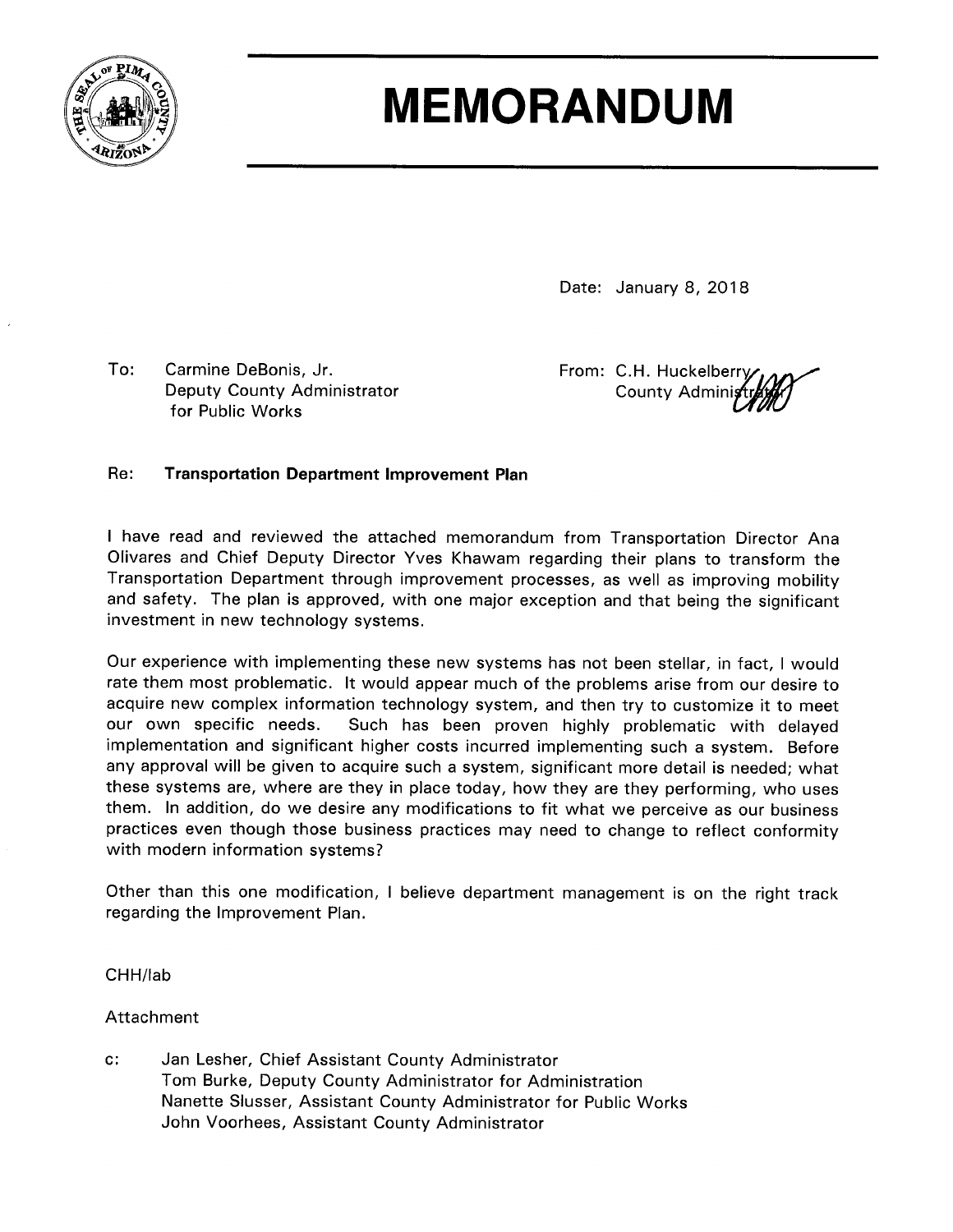

|                                                                                      | DATE:        | December 28, 2017                                                                                         |
|--------------------------------------------------------------------------------------|--------------|-----------------------------------------------------------------------------------------------------------|
| TO:<br>C.H. Huckelberry, County Administrator<br>Carmine DeBonis Gr.<br><b>THRU:</b> | <b>FROM:</b> | Ana M. Olivans<br>Ana M. Olivares, P.E.<br>Director<br>Yves Khawam, Ph.D.<br><b>Chief Deputy Director</b> |

#### **SUBJECT: Pima County Transportation Department Improvement Plan**

# **Context**

The 1997 Highway User Revenue Bond Program and 2006 Regional Transportation Authority (RTA) have been highly successful in that nearly all projects have been completed, resulting in 43% increased mobility within targeted corridors despite a traffic volume increase of 32%. With the winding down of this large capital effort, the department now needs to retool to address deferred maintenance and operational network management in an effective, efficient and customer service-focused manner.

The scale of our capital program effort has resulted in focus fragmentation across multiple capacity, safety and maintenance programs, which has hampered evaluating where the greatest needs lie across the network, as a whole. Part of the problem is that the department has historically lacked analysis tools to evaluate overall network performance so as to determine where best to apply limited resources. Moving forward there is a need to: 1) incorporate life-cycle costing and other performance-based analysis into operational decision making processes; 2) include quality/time/cost performance metrics in managing projects; 3) use predictive performance tools to determine more effective design methodologies; and 4) base material selection on forensic analytics performance so as to increase longevity of pavement and other infrastructure. Many of the Transportation current processes have frustrated staff and the community alike and will benefit from a more efficient, responsive, and task optimization approach to include the incorporation of automation.

This improvement plan has as a goal to re-orient the department's primary purpose to provide and maintain an effective transportation network through timely, cost-effective and helpful service delivery and through strategic organizational, technological, process and policy changes resulting in enhanced functionality and service delivery at reduced cost.

# **Opportunities**

## **Allocation of Resources**

The large capacity enhancement projects of the past two decades has resulted in replication of services across multiple areas. Examples include: project management which occurs in Engineering, Traffic and Maintenance; admin support services which occurs across most department units; and the client interface, which provides multiple contact points for constituents within each division, resulting in confusion and lack of efficiencies.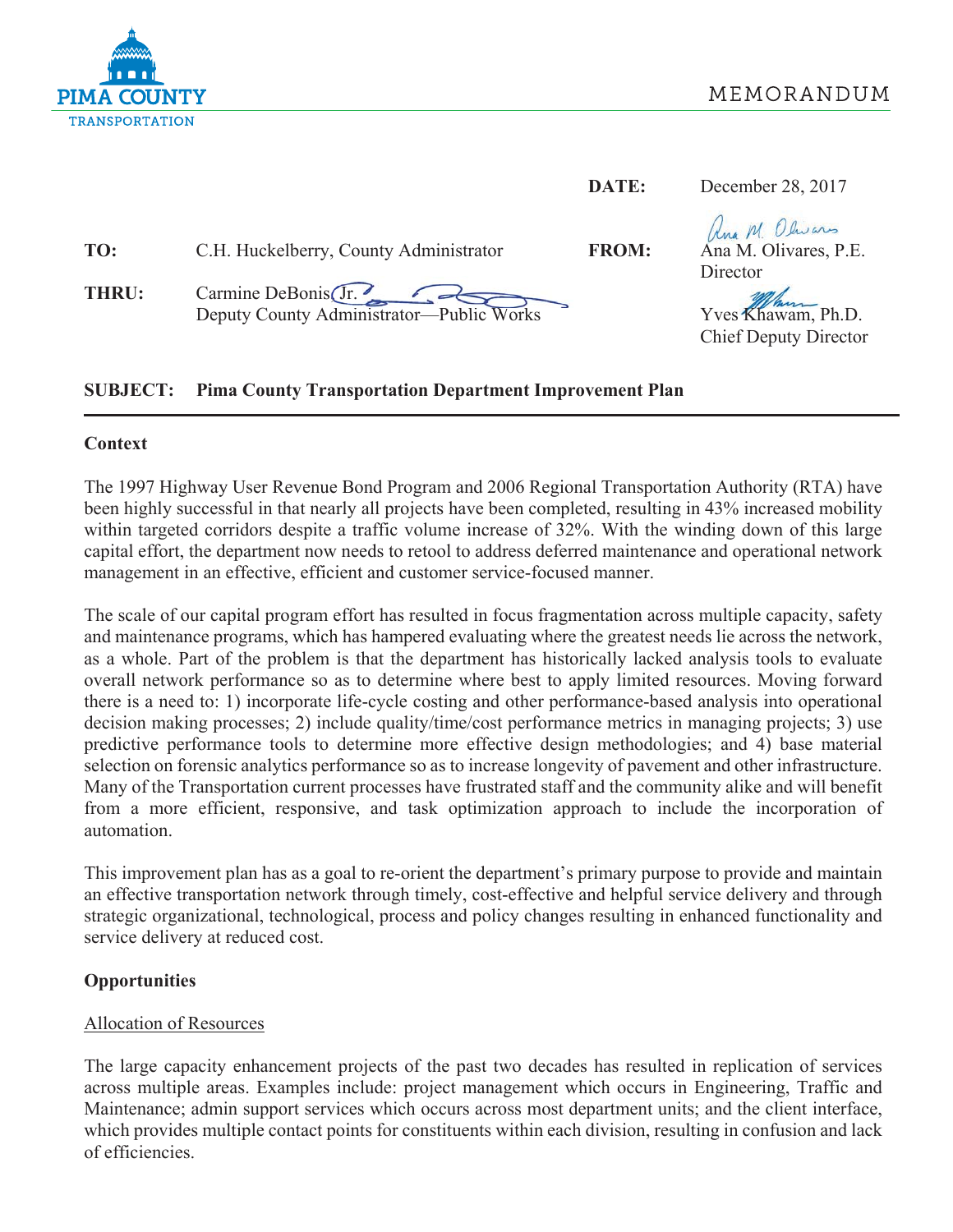

This fragmentation is reflected in the current Transportation operational budget structure which contains forty-six budget units distributed among three programs. In order to simplify the allocation and tracking of resources, the Fiscal Year 2018/2019 budget structure has been recast into a single program to support transportation network performance through ten operational units and two tracking units for non-HURF and real property right-of-way transactions. The ten operational units by proportion of requested operational budget expenditure are:

- Analytics 16%
- Design 3%
- Maintenance 54%
- Warehoused maintenance materials 7%
- Right-of-way management 2%
- Materials evaluation 3%
- Survey 1%
- Project delivery 4%
- Community and department support services 8%
- Director's office 2%.

This new structure provides greater transparency into how resources are spent. Consolidating tasks and points of contact for duplicated services provides for greater clarity, consistency, efficiency, service depth and elimination of redundancy so that service controls and coverage can better be maintained.

# Analysis-Based Focus

Transportation will implement an analysis-based focus approach that will provide for the evaluation, determination and prioritization of transportation network needs prior to selecting solutions. This is a shift from an approach where individual programs have focused on spot improvement areas such as signals, guardrail and HAWKs, which can result in the solution conflicting with other network needs and priorities in the area selected to receive it. A preferred analysis-based approach analyzes network performance first and then determines the best needs to enhance performance which may uncover an entirely different solution yielding overall greater gains.

The analysis process will also better account for risk/life-cycle costing associated with infrastructure decisions so as to select the best and most cost-effective solutions over the long term. Safety and risk have not traditionally been quantified to the same level as mobility and longevity of infrastructure. As such, we have not been able to directly compare or evaluate them against each other in our infrastructure planning decisions. By projecting risk and safety in terms of economic impact and value, they can be quantified and directly incorporated into a comprehensive analysis of all factors affecting transportation network decisions. This analysis can also incorporate the projected effects of technologies to curtail investments which may no longer be needed within ten years.

## Rethinking transportation network needs based on new technologies

The next decade will see many changes in technology which will likely transform the operation of our transportation network resulting in a reduced need for capacity expansion and safety initiatives. The U.S.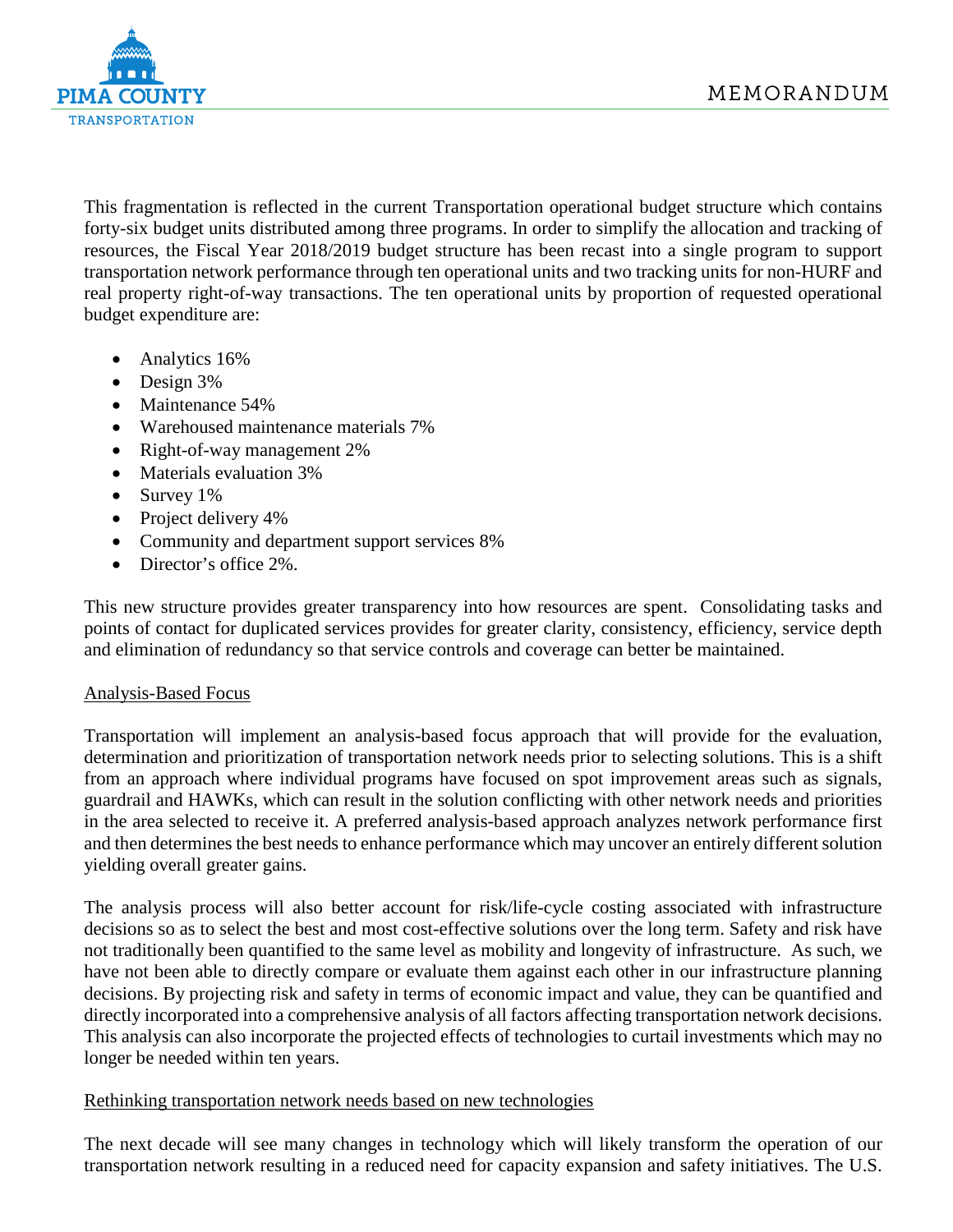

National Highways Traffic Safety Administration (NHTSA) is reporting that 94% of the 37,461 lives lost on U.S. highways in 2016 were due to human error and annual fatalities are up across the Nation. This is reinforced in that unincorporated Pima County fatalities increased in 2016 compared to 2015, despite the investments made in safety enhancement projects. NHTSA is projecting that within 2016-2025 the majority of vehicles on US highways will have partially automated safety features such as lane-keeping assist, adaptive cruise control and traffic jam assist, and that following 2025, the majority of vehicles will have fully automated safety features and highway autopilot.

While the benefits of vehicle automation are clear for increasing level of safety without having to invest billions in reconfiguring transportation infrastructure, there are additional benefits when taking into consideration the NHTSA projections of \$894 billion in national economic and societal savings associated with reduced crashes, and increased mobility. For example, a recent NHTSA commissioned McKinsey study found that automated vehicles could free up as much as 50 commuting minutes a day that had previously been dedicated to driving, thereby curtailing need for investing in new capacity enhancement projects. This is especially important in that most of our future large capacity planning spans at least 10 years from the start of the planning effort to completion of the roadway project. That timeframe for a project initiated today takes us to 2028 or well into the autonomous vehicle NHTSA projected timeframe, thereby potentially rendering the improvement unnecessary.

To plan for this future, Transportation will view capacity and safety enhancements differently and incorporate infrastructure facilitating vehicle automation such as intelligent adaptive signals as well as concentrate resources toward infrastructure that will remain important within the new technological paradigm, such as pavement preservation and drainage improvements.

## Rethinking Standards

Transportation will revamp our transportation system standards. Transportation engineering has traditionally relied on prescriptive national standards, such as the *AASHTO Policy on Geometric Design* which contains prescribed standards often applied without ability to measure or infer performance within a specific application. However, in 2010 AASHTO published the *Highway Safety Manual* which provided for the first time in transportation engineering, a methodology for evaluating predictive performance for geometric and other roadway elements. This regression approach can be expanded beyond measurement of safety and can be incorporated throughout our design process to better evaluate and guide empirical contextual infrastructure performance within the local network.

Materials forensic evaluation is another area which can benefit from a better analysis approach. Currently, we have little data in usable form to assist with decisions such as optimal pavement design for local conditions. However, development of a system to perform regression analysis across our pavement inventory as to geotechnical data, structural section, treatment and observed condition, can better identify the factors contributing to both failure and longevity so as to inform materials and structure standards.

Finally, our overarching standards such as the *Roadway Design Manual* and the *Subdivision & Development Street Standards* can benefit from recasting into a single transportation design manual better reflecting performance-based multi-modal elements to include markings and signage. Additionally, project approval processes can be removed from the manual and transferred to substantive policies, so that the same standards may be applicable to both private development and County projects.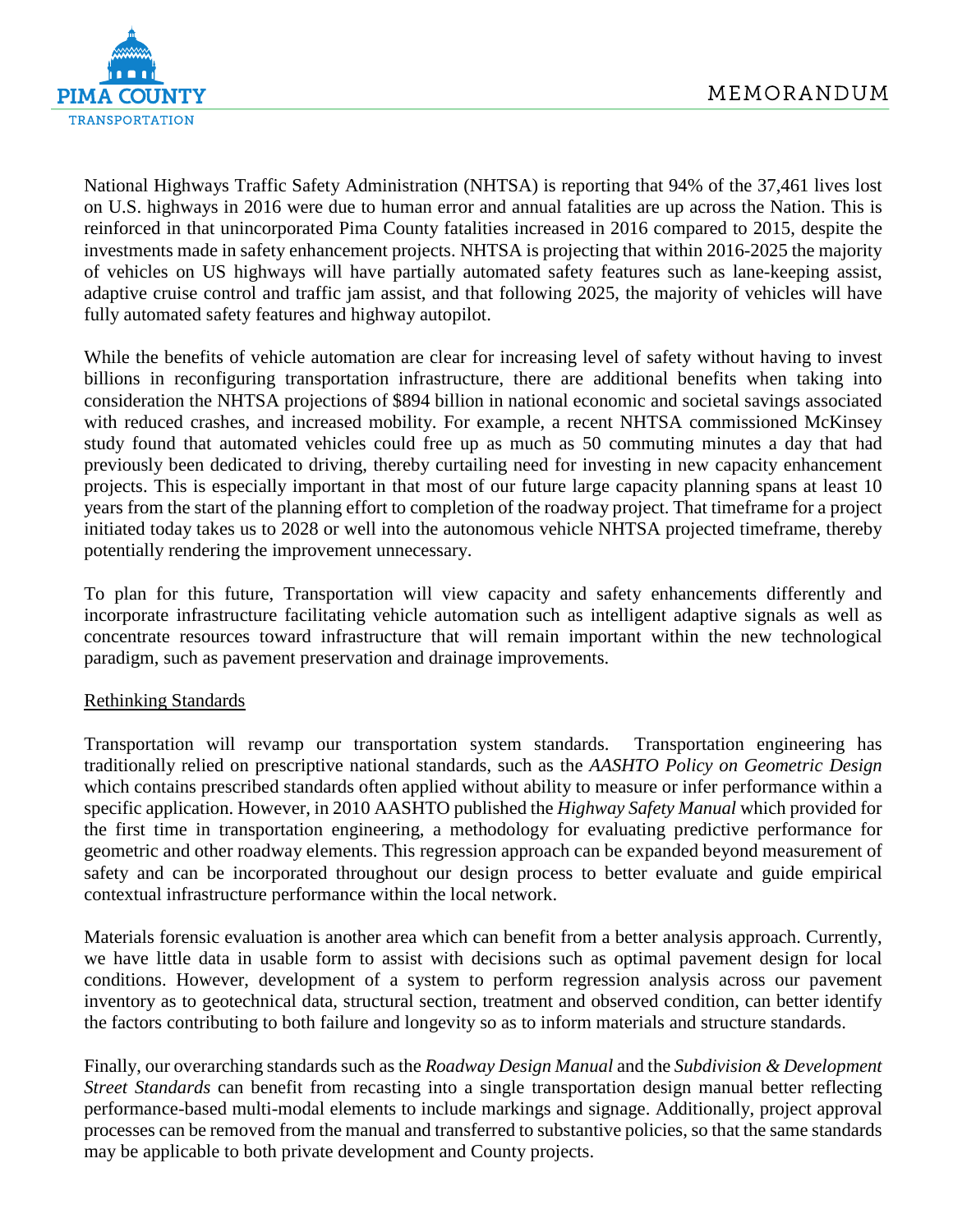

## Network Management

In order to fully capitalize on an analysis-based approach, an active systems model of our infrastructure and traffic representation is needed. Transportation will begin building a transportation network management system to include:

- A geospatial representation with ability to process planning, safety, capacity, assets, work requests, network status and maintenance functions
- Volume, crash, speed and other traffic analytics
- Structures analytics (pavement sections, bridges, drainage structures, etc.)
- Horizons for future growth projections
- Intelligent systems and projected effects of new technologies (platooning, autonomous vehicles, adaptive intersection controls, etc.)
- Assets and associated maintenance rating, status and schedules
- Statistical analysis tools to generate and calibrate performance functions and write outputs to network geometric elements
- Real-time management dashboards for performance evaluation
- Reporting across network infrastructure and traffic analytics
- Analysis of mobility performance across corridors (to include intersection cumulative dwell times)
- Analysis of risk/life-cycle costing for econometric infrastructure decisions
- Workflow of maintenance tasks and constituent requests
- Generation of infrastructure plan needs as report from model
- Construction project traffic control identifiers to feed commercial GPS routing systems
- Potential to form basis of larger County infrastructure model

Development of this system will allow us to evaluate, create tools, measure performance, assign maintenance tasks and virtually navigate and adjust our network for optimal traffic and infrastructure management in real time.

## Project Management

Project management and delivery could benefit from adjustments to reduce costs and timeframe as well as enhance quality. Initial analysis suggests we could benefit by providing a more complete in-house predesign to include traffic needs, survey, pavement design and preliminary hydraulic analysis with the assistance of Regional Flood Control District staff. To limit internal re-design and associated costs following pre-design delivery, the Transportation pre-design group will be separated from the project delivery group.

Transportation will also implement a quality management oversight program to provide project managers with more authority along with greater performance accountability. In the interest of capitalizing on volume efficiencies as well as standardization, this oversight is best suited to reside in the Public Works Office of Capital Improvement Projects. Transportation staff will assist and provide input into the development of expanded Office of Capital Improvement Projects standard operating procedures and quality management program.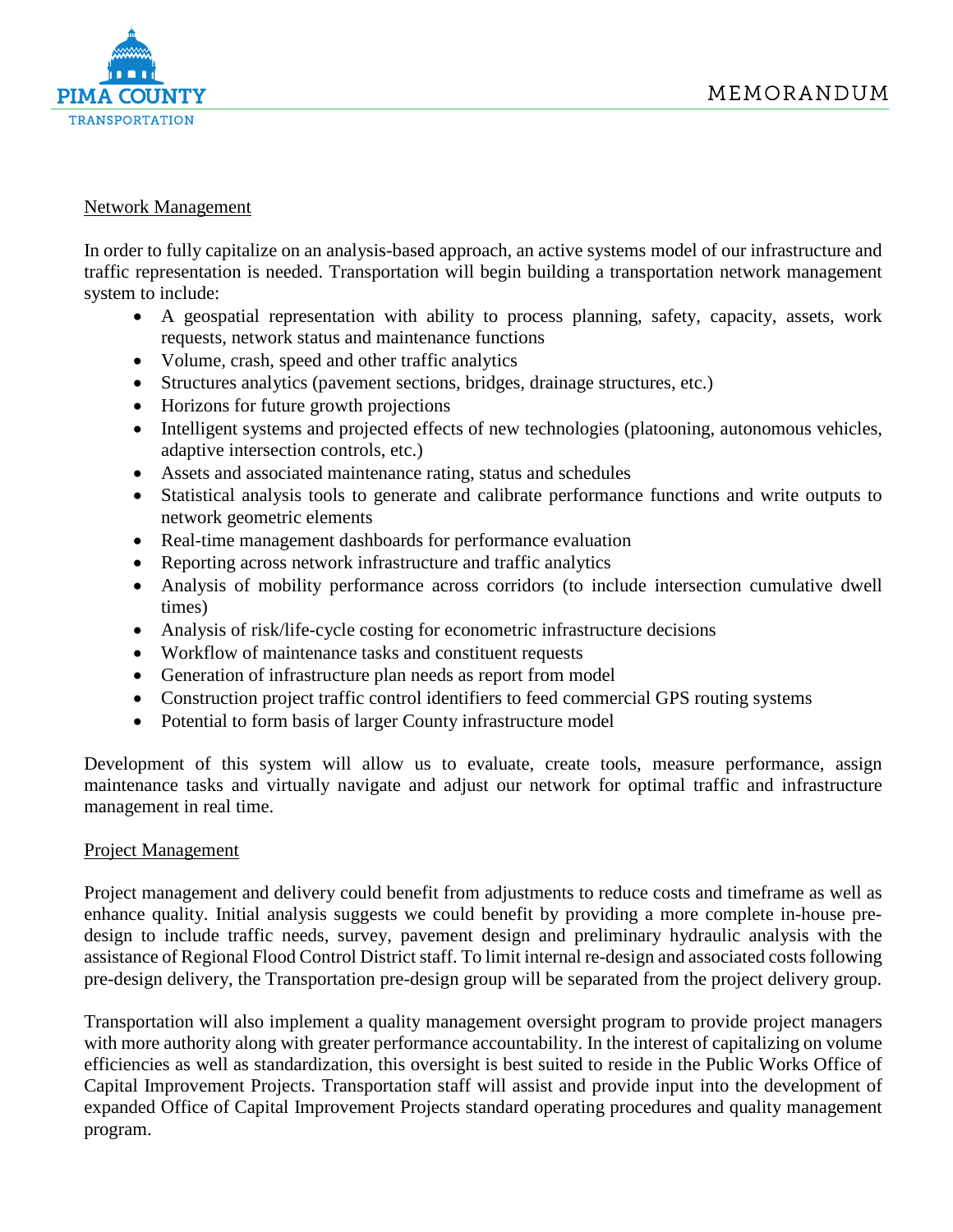

# Process and Service Enhancements

Imagine a scenario where a constituent is able to self-report a network problem through our website or main phone number. Transportation will develop a system whereby constituents select a location based on a simple GIS interface, select a condition requiring mitigation from a dropdown list, add additional descriptive information and enter contact information. In this system, the request is automatically validated as to location on the County street network, checked against other requests in that vicinity, the condition of the roadway, the type of mitigation requested, and the current workload/capacity already in the system. Within a few seconds of submittal, the constituent receives an emailed auto-response providing a date by which the mitigation or investigation will occur.

The request is then automatically work-flowed into the maintenance work-pool where it is prioritized and auto-scheduled based on location and type of work. The first time a staff person sees the request, it is downloaded to the crew supervisor's computer tablet among the work to be conducted that day, to include a GPS route on how to most effectively organize the daily work, minimizing drive times for material pickup and job locations. As soon as the work is logged as complete on the field tablet, an auto-email is generated updating the constituent of the current status, thereby closing out the work order or scheduling a follow-up if needed.

Additional like opportunities include proactively scheduling routine maintenance work out of our future network management system based on funding availability and scheduling and routing of field inspection staff through smart scheduling and routing systems. A similar approach to deliver private development building inspection has been successfully implemented in Development Services where it has resulted in a 25% inspection program cost saving.

Staff and processes will be organized and technological changes implemented to develop such systems in the upcoming years, and associated performance measurements for service delivery and cost efficiency will be implemented.

## **Return on Investment**

Opportunities abound for greater operational efficiencies in many of the tasks currently conducted in the department ranging from fiscal tracking and how data is organized to operational implementation of improvements. The department new budget structure is an example of refining a fiscal tool for better overall resource management through simplification, thereby saving personnel time associated with allocations and evaluation.

All the above identified opportunities require initial funding prior to realizing the long-term return on investment. The largest of these is the transportation network management system which is requisite to fully implementing all identified opportunities. The department has requested \$1.7M in the 2018/2019 budget to purchase and implement the system(s) which will include consolidation of the more than thirty currently deployed traffic, asset management and workflow department databases. An additional investment in the 2018/2019 requested budget involves \$478,000 for automated traffic counting technology and *Miovision* intelligent roadway network monitoring. These tools will not only facilitate future adaptive signal technology to enhance constituent mobility through major corridors, but will reduce costs by automating manual counts associated with traffic studies.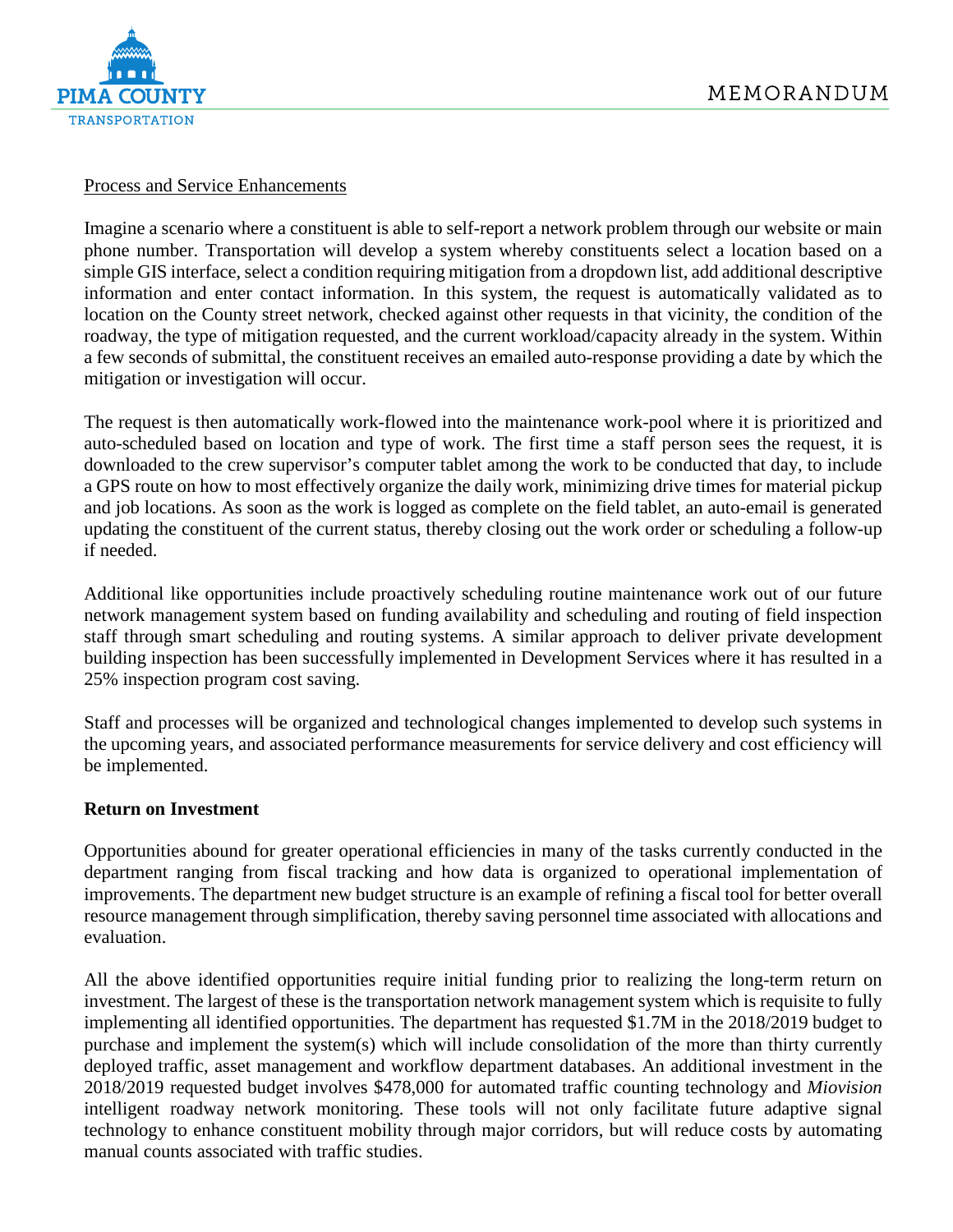

The investment in the transportation network management system and traffic technologies alone have the potential to reduce annual costs of operating the Transportation Department by forty percent following full implementation of the network management system and associated workflow and traffic data automation, currently projected to occur by Fiscal 2021. The savings are attributable to automation providing for reduced personnel need, as well as associated reductions in vehicle, computing and overhead related charges. The savings is projected to occur gradually following system implementation through natural attrition of departing employees and elimination of the vacated positions.

The largest investment needed to implement a quality transportation network has not been included in the budget request as it requires budget capacity far larger than can be accommodated within the department's currently allocated State-shared gas tax and vehicle license revenues. This items relates to road repair and preservation which respectively require at least \$372M to bring all roads to a good condition, indexed for inflation over 10 years, and \$155M to preserve those roadways in good condition from falling back into disrepair over the same 10-year period.

# **Performance measurement**

While approval of the requested Fiscal Year 2018/2019 budget is needed to implement the proposed improvement plan, the department has already initiated multiple efforts providing the groundwork to achieving this overall vision. It is also necessary that roadway repair and preservation plan funding be approved to meet constituent expectations of driving surfaces and which in turn will also result in a decrease in operational expenses associated with responding to pavement failures.

The new Transportation Department budget performance measures include:

- 100% of constituent requests will be acknowledged within 24 hours of receipt
- 100% of roadway system network outages are responded to within 6 hours of weather event or notification
- 100% of infrastructure will be maintained on a routine schedule to maximize Return on Investment (ROI):
	- o Pavements: 4 years
	- o Signals: 1 year
	- o Lights: 3 years
	- o Signs: 9 years
	- o Markings: 2 years
- 100% funding needs shall be secured to support network management and preservation needs
- Deliver 100% of projects within the performance criteria established by the Office of Capital Improvement Projects

In addition and upon completion of the analytic transportation network management system, measures will be developed to track mobility, safety and customer satisfaction based on parameters and criteria to be established through a Transportation Advisory Committee and Board of Supervisors approved process.